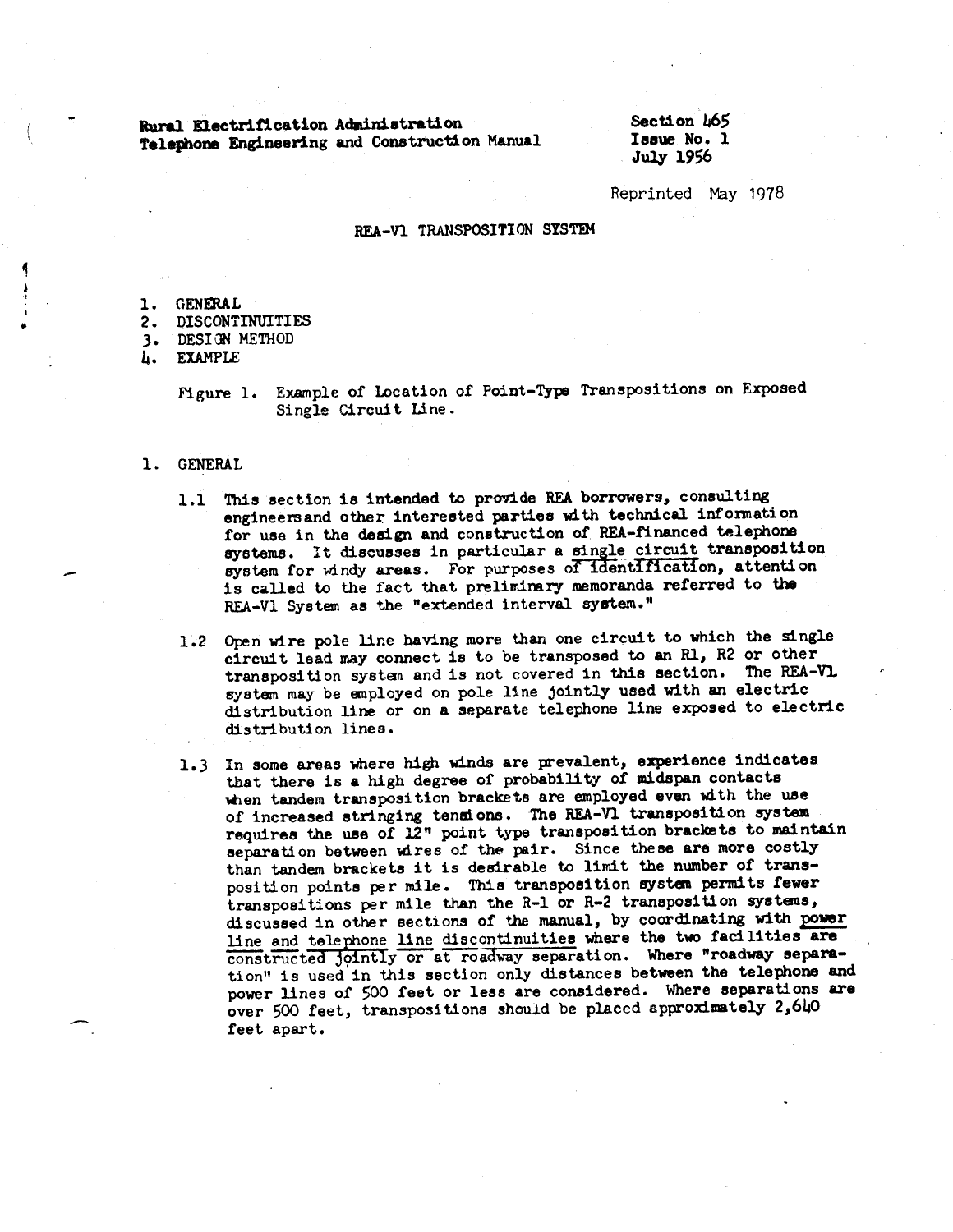- 1.4 The REA-V1 transposition system is primarily designed for voice frequency applications. There is a region of serious absorption peaks between 80 and 160 KC so that carrier channels should not be applied in this frequency range.
- 1.5 Where the exposure results from joint use with electric lines, special attention must be paid to insure evenness of sag between both conductors of a pair.

### 2. DISCONTINUITIES

- 2.1 For the purposes of this section the following are considered to be power line discontinuities.
	- 2.11 A change in the relative direction of electric and telephone lines:
		- (a) Where the two are on jointly-used poles, a pole where the two separate into two lines except for an occasional pole placed to avoid physical obstacles.

 $\alpha$  .

- (b) Where an electric and telephone line are at roadway separation, a change in the distance between an electric and telephone line of the order of 2 to 1 or greater except for an occasional pole placed to avoid physical obstacles.
- (c) Where there is a small angle (up, to  $30^{\circ}$ ) crossing of the telephone and electric line.
- (d) Where there is an electric tap off the electric line at a small angle (up to  $30^{\circ}$ ) and the electric tap length is  $1/2$ mile or greater.
- 2.12 Change in number of phases of electric line.
- 2.13 Location of large concentrated loads (50 KVA or over) including taps at any angle to the lines where the estimated load on the tap is 50 KVA or over.
- 2.14 End or beginning of parallel of telephone line with electric line.

2.15 Lonation of poser factor correction capacitors.

- 2.2 The following are considered to be telephone line discontinuities:
	- 2.21 Beginning of taps over 1/2 mile long.
	- 2.22 End of  $0 \in$  single circuit line or tap.

 $-2-$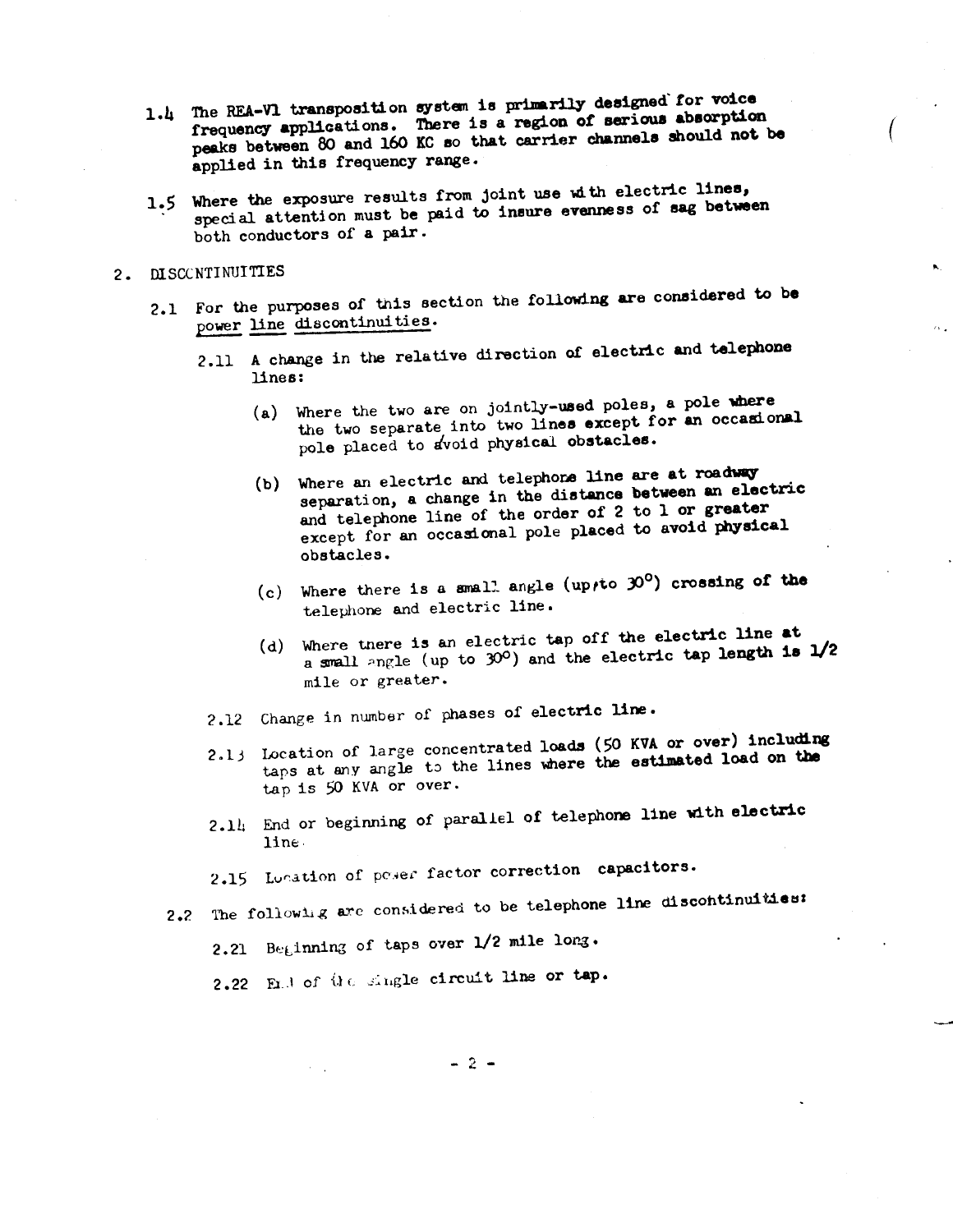- 2.23 Last multi-circuit pole (the first pole where the line becomes a single circuit).
- 2.3 Staking of the line is normally carried out without consideration of the discontinuity points. However, discontinuity points are indicated on staking sheets and then pole top assemblies are determined according to the following design method.

#### ). DESIGN METHOD

- 3.1 The points at which transposition brackets are placed is determined by the following:
	- $(1)$  The location of power or telephone line discontinuit.es.
	- (2) For those portions of the single c:ircuit line between discontinuities, the maximum interval between transposition points is to be 1/2 mile.
- 3.2 Unlike the R1 and R2 transposition systems, locations of transposition brackets for the REA-Vl system may best be implemented after staking • Transposition units will probably have to be designated only after the entire circuit is staked. One or more transposition points are to be located betwen discontinuities so that, preferably, an even number of intervals are created. For the purposes of REA-Vl design an •interval" is either ths distance between two transposition points where there is no discontinuity, or the distance from a discontinuity. to the first transposition point in either direction. A "section" is the distance between two discontinuity points. Even with an even number of intervals in a section, it will not in general be practicable to locate transposition points so that the lengths of all intervals in a section are exactly the same. If an odd number of intervals is selected, there will be "unbalanced length" approximately the length of one of the intervals. This is undesirable because the greater the unbalanced length the greater the induced noise in the metallic circuit.

#### ).) Calculation of Unbalanced Length.

Starting at the last multi-circuit pole (mere a lead becomes a single circuit) going away trom the central office, each interval is either considered as  $"\!/^n$  or  $"-"$ . Arbitrarily, the length from the last multi-circuit pole to the first transposition bracket on the single circuit lead is considered  $^n \nightharpoonup^n$ . The length from this bracket to the following transposition bracket ia "-", and so on until a discontinuity is reached. Then all the pluses and all the minuses are added algebraically. The result is the unbalanced length.

- 3 --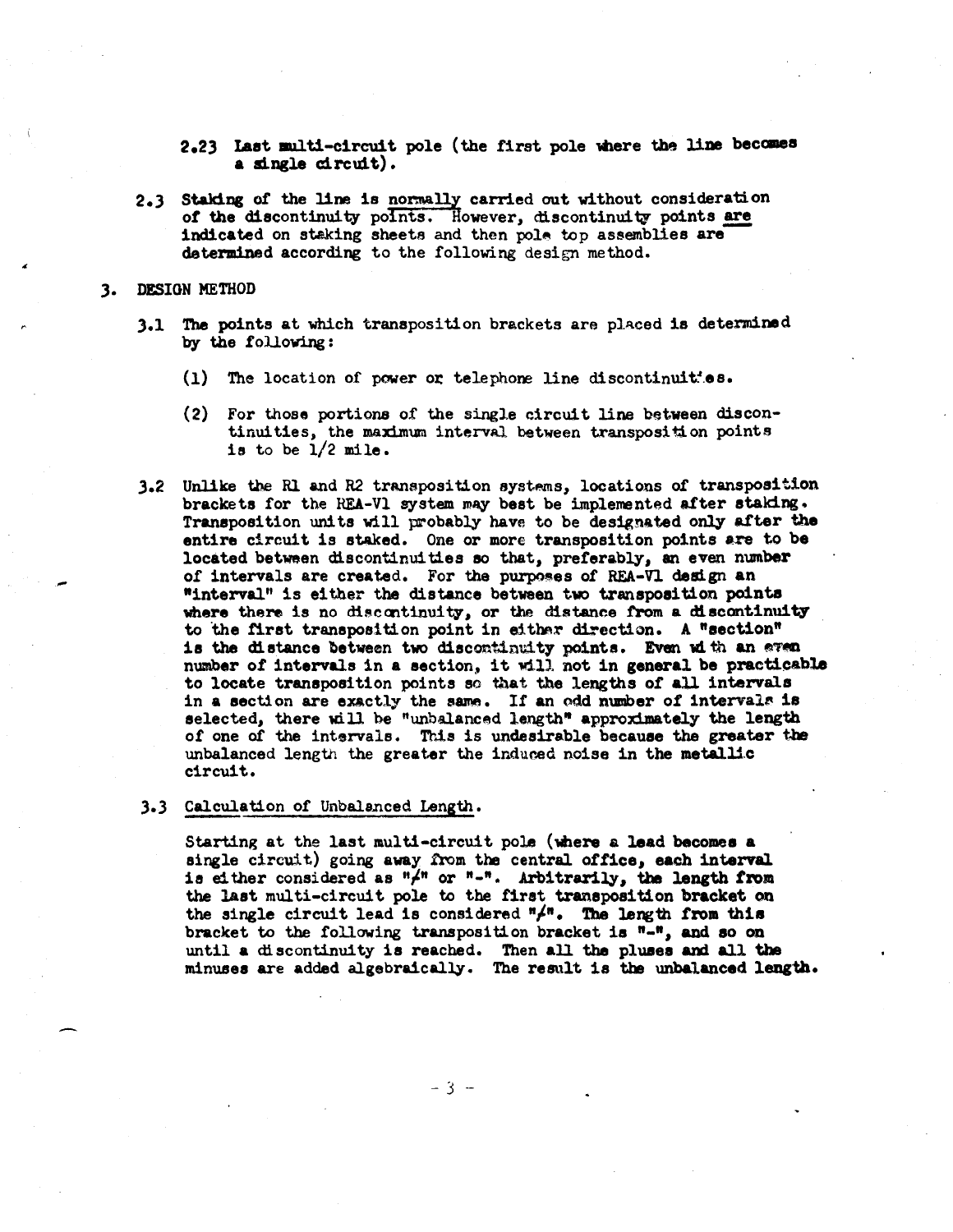$3.4$  The maximum unbalanced length is  $1/2$  mile. Where there is one or more discontinuities along a single circuit line, the square root *ot* the sum of the squares *ot* the unbalanced lengths of the varloua lengths between discontinuities should not exceed  $1/2$  mile or 2,640 feet.

#### L. EXAMPlE

Figure 1 represents a single circuit line, partly on joint use poles. The span lengths are shown, as is the location of all electric facilities in the immediate area. Locate all transposition points so that metallic noise induction will probably not oe excessive.

#### Solution

l. Discontinuities are located first as follows:

| Designation        | Category per<br>par. |  |  |  |
|--------------------|----------------------|--|--|--|
| $n_A n$            | $2.11$ (a) or $2.21$ |  |  |  |
| $n$ Bu             | 2.11(a)              |  |  |  |
| ոշո                | 2.21                 |  |  |  |
| <b>"</b> កា        | $2.11$ (a) or $2.21$ |  |  |  |
| <u>ጣይ</u> ቱ to ጣዘቱ | 2.22                 |  |  |  |
| 11 T II            | 2.11(b)              |  |  |  |
| n'In               | 2.23                 |  |  |  |

2. Adding up the pole spans from the last multi-circuit pole to "A", the total length of the first section is seen to be 8,890 feet. Dividing this by 2,640 feet (1/2 mile) it is seen that the 8,890 feet must be divided into 3.4 or 4 intervals, by means of three point-type transpositions at approximate  $1/u$  points. The transposition point should be approximately at multiples of  $8,890 \div 4 = 2,223'$  or  $2,223'$ ,  $\mu, \mu\mu6'$  and  $6,669'$ . This would be the 6th, 13th and 20th poles going away from J.

Results are tabulated as follows.

*"J"* to "A"

| Total length of section        | $8,890$ feet                                 |
|--------------------------------|----------------------------------------------|
| Divided by $2,640$ '           | $3.4$ or $4$                                 |
| Number of transposition points |                                              |
| Approducte transposition       |                                              |
| point locations                | $2,223$ feet, $\mu$ , $\mu\mu$ 6, 6,669 feet |
| Locate at                      | 6th, 13th, and 20th poles from "J"           |

Results of above computations for this section and all other sections are shown in Table I.

The lengths of intervals for section "J" to "A" and all other sections is shown in Table II. The unbalanced length for each section (algebraic sum of these distances) is also shown in Table II.

 $\lambda$   $-$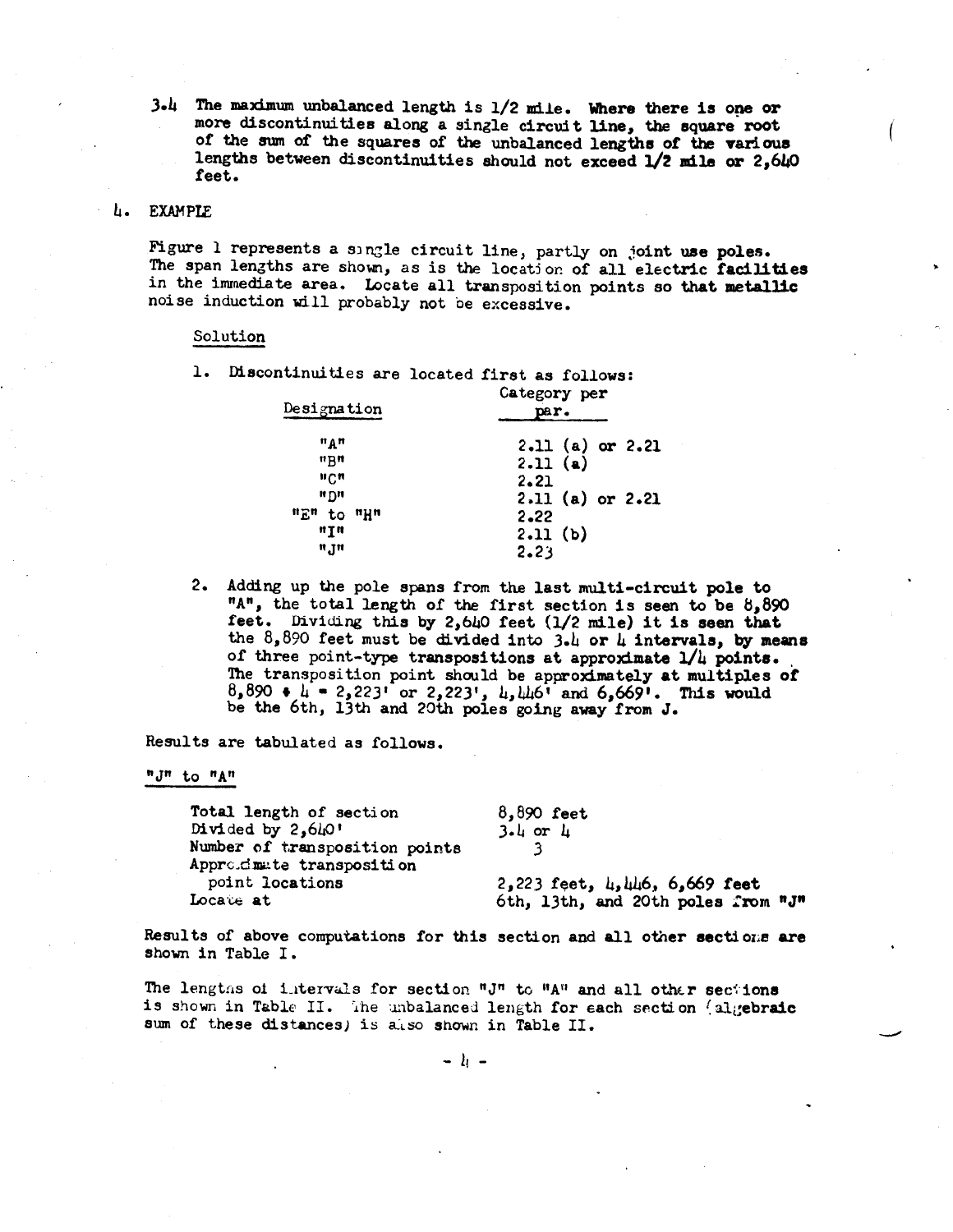| Section           |  | <b>Total</b><br>section<br>length<br>(ft.) | Number of<br>intervals<br>in section | <b>Number</b><br>of trans-<br>position<br>points | Approximate<br>transposition<br>point.<br>locations | Transposition<br>poles            |  |
|-------------------|--|--------------------------------------------|--------------------------------------|--------------------------------------------------|-----------------------------------------------------|-----------------------------------|--|
| "J" to "A"        |  | 8,890                                      | 4                                    | 3                                                | 2,223' 4,446' &<br>6,669' from "J"                  | 6th, 13th & 20th<br>pole from "X" |  |
| "A" to "B"        |  | 5,200                                      | $\overline{c}$                       | ı                                                | 2,600' from "A"                                     | 8th pole from "A"                 |  |
| "A" to "H"        |  | 6,190                                      | $\mathfrak{r}_{\mathcal{T}}$         | $\overline{\mathbf{3}}$                          | 1,548', 3,096' &<br>4,644' from "A"                 | 5th, 9th & 13th<br>pole from "A"  |  |
| "B" to "C"        |  | 3,425                                      | $\overline{c}$                       | $\mathbf{I}$                                     | 1,713' from "B"                                     | 5th pole from "B"                 |  |
| "C" to "E"        |  | 5,110                                      | $\overline{2}$                       | $\mathbf{I}$                                     | 2,555' from "C"                                     | 8th pole from "C"                 |  |
| <b>MGM</b> to "D" |  | 3,320                                      | $\overline{\mathbf{c}}$              | $\mathbf{1}$                                     | 1,660' from "C"                                     | 5th pole from "C"                 |  |
| "D" to "I"        |  | 1,680 <sup>2</sup>                         | $2^2$                                | $\mathbf{I}$                                     | 840' from "D"                                       | 2nd pole from "D"                 |  |
| "D" to "F"        |  | 4,915                                      | 2                                    |                                                  | 2,458' from "D"                                     | 8th pole from "D"                 |  |
| <b>MIM to MOM</b> |  | 3,560                                      | $\mathbf{2}$                         |                                                  | 1,780' from "I"                                     | 5th pole from "I"                 |  |

# Table I. Computation of single circuit transposition requirements for Hne shown in Mg. 1.

## (footnotes to Table I)

- 1. Dividing 6,190' by 2,640' indicates 2.3 or 3 intervals. However, since this is an odd number it will lead to a large unbalanced length, and four intervals are therefore chosen.
- 2. Here there is an option to leave the total section untransposed and add the square of 1,680' of unbalanced length to the square root of the sum of the squares of all the unbalanced lengths; or to place a transposition at approximately the center of the 1,680'

-5-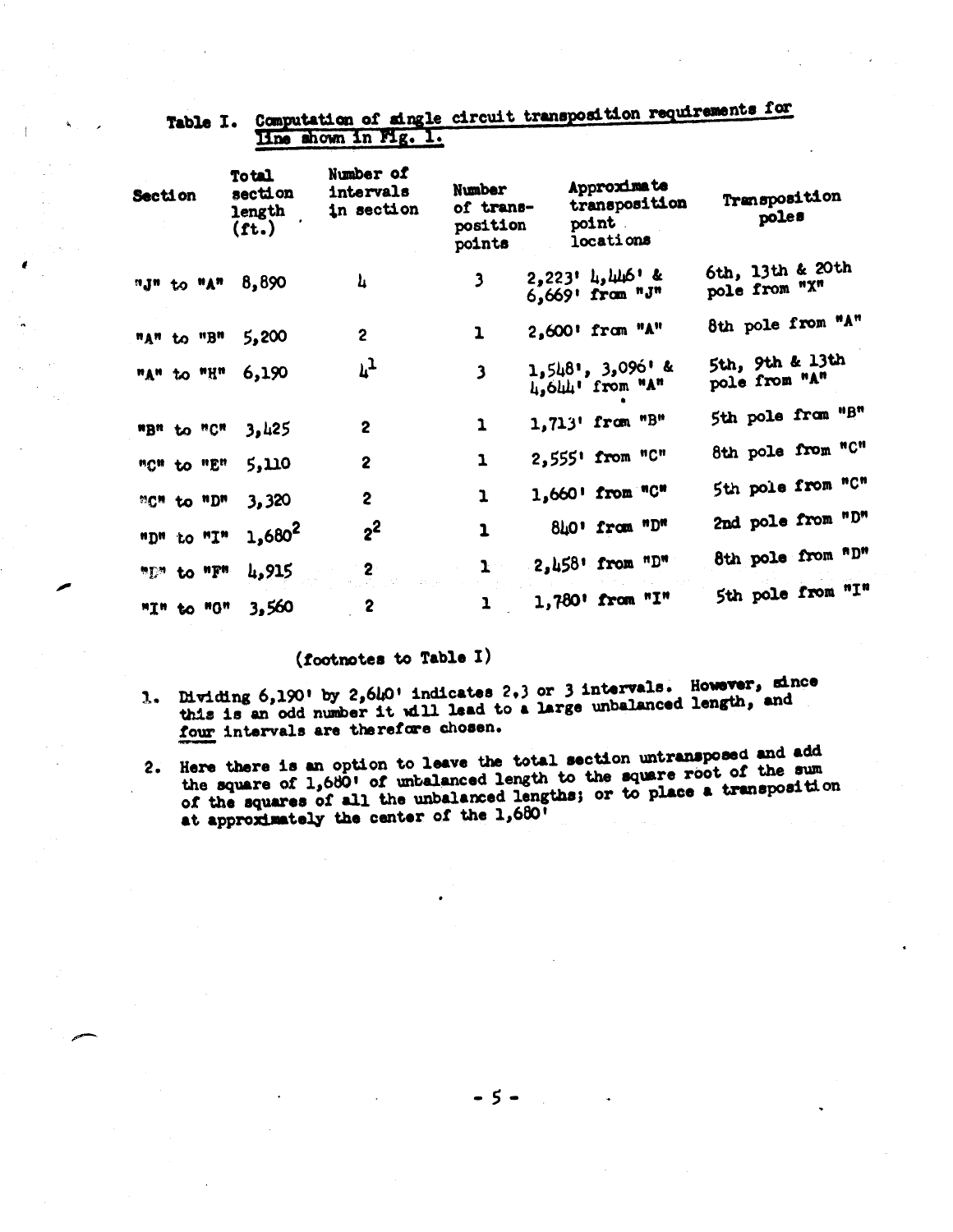| Section |  |             | Pole                                                 | Length<br>of.<br>interval     | Unbalanced<br>length<br>$(f_t.)$ | Section                               | Pole                                    | Length<br>of<br>interval  | Unbal-<br>anced<br>length<br>(ft.) |
|---------|--|-------------|------------------------------------------------------|-------------------------------|----------------------------------|---------------------------------------|-----------------------------------------|---------------------------|------------------------------------|
|         |  |             | n Jn<br>6th<br>"J" to "A" ljth                       | <b>£2,025</b><br>$-2,105$     | $-70$                            | "C" to "E"                            | ncn<br>8th<br>uEu                       | <b>f2,690</b><br>$-2,420$ | <b>£270</b>                        |
|         |  | 20th<br>"A" | 42,385<br>$-2,075$                                   |                               | "C" to "D"                       | $^{\text{w}}$ Cn<br>5th<br><b>uDu</b> | /1,680<br>$-1,640$                      | ALO                       |                                    |
| иди     |  | to "B"      | "A"<br><b>8th</b><br>ngn                             | <b>/2,730</b><br>$-2,470$     | <b>£260</b>                      | $^*I''$<br>"D"<br>to                  | "D<br>2nd                               | 1705<br>$-975$            | $-270$                             |
|         |  | "A" to "H"  | "A"<br>5th<br>9th<br>13th                            | 1,695<br>$-1,370$<br>41,340   | $-120$                           | nym<br>$n_{D}$<br>to                  | <b>nyn</b><br><b>nDu</b><br>8th<br>n yn | ,2,600<br>-2,315          | 4285                               |
| "B" to  |  | "C"         | nyn<br><b>nBu</b><br>5th<br>$\mathbf{u_C}\mathbf{u}$ | $-1,785$<br>/1,60<br>$-1,775$ | $-125$                           | to "G"<br>mŢN                         | nŢM<br>5th<br>ngn                       | A1,620<br>$-1,910$        | $-320$                             |

 $\pmb{\ddot{r}}$ 

Table II - Computation of unbalanced lengths resulting from<br>transposition points derived in Table 1.

 $\hat{p}_{\rm{max}}$  $\sim$ 

- 6 -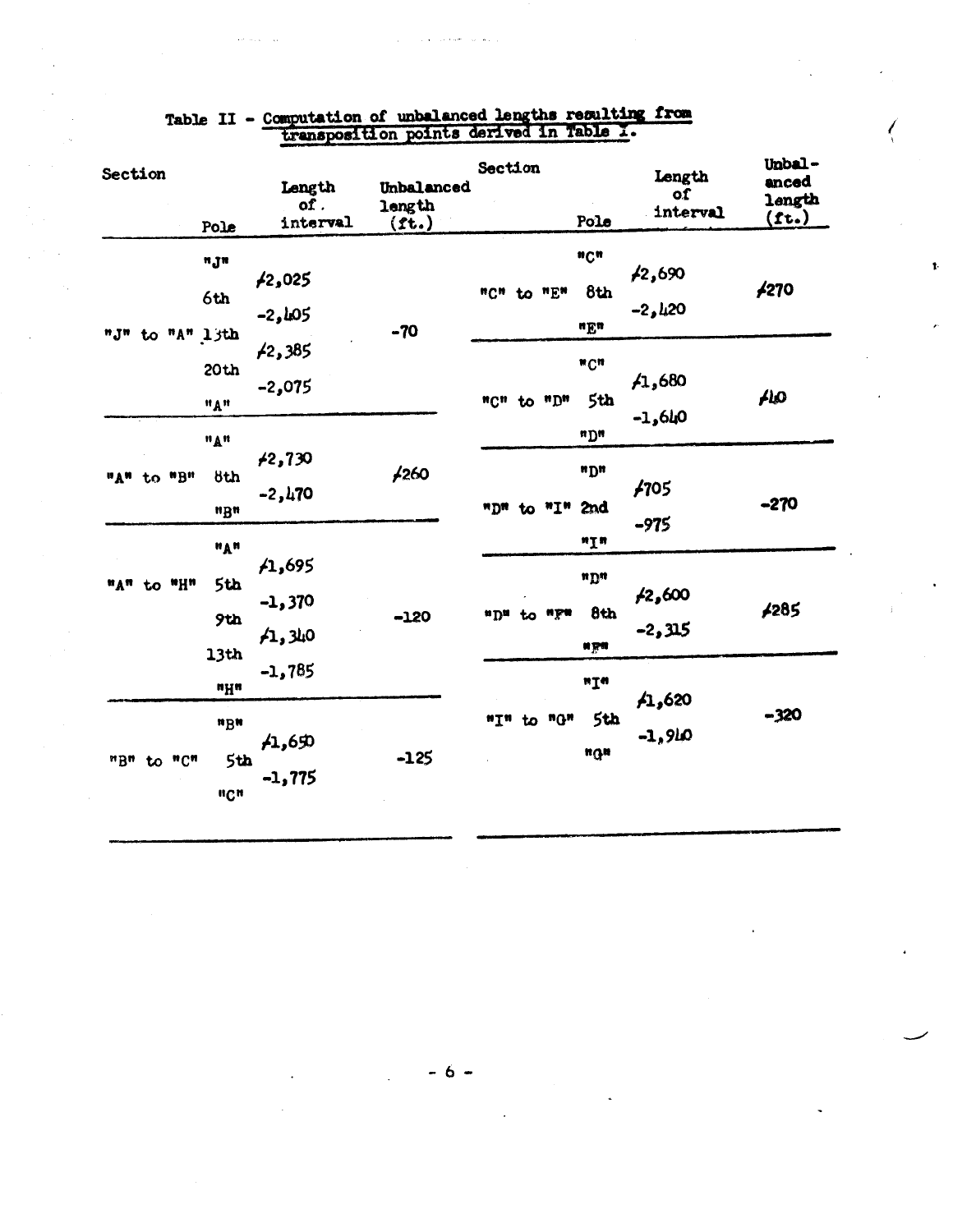The unbalanced length between pole J and any end pole may be found by taking the square root of the sum of the squares of all the unbalanced lengths in tandem:

 $\cdot$ 

$$
\sqrt{(-70)^2 + (120)^2} = 139 \text{ ft. ANS.}
$$

Between "J" and "E"

$$
\sqrt{(-70)^2 + (260)^2 + (-125)^2 + (270)^2} = 101 \text{ ft. ANS.}
$$

Retween "J" and "F"

$$
\sqrt{(-70)^2 + (260)^2 + (-125)^2 + (40)^2 + (285)^2} = 413
$$
 ft.

Between "J" and "G"

$$
\sqrt{(-70)^2 \div (260)^2 \div (-125)^2 \div (40)^2 \div (-270)^2 \div (-320)^2}
$$

Thus it is seen that all unbalanced lengths are less than 2,610 feet with transposition points located as indicated in the last column of Table I, and metallic noise induction will probably not be excessive.